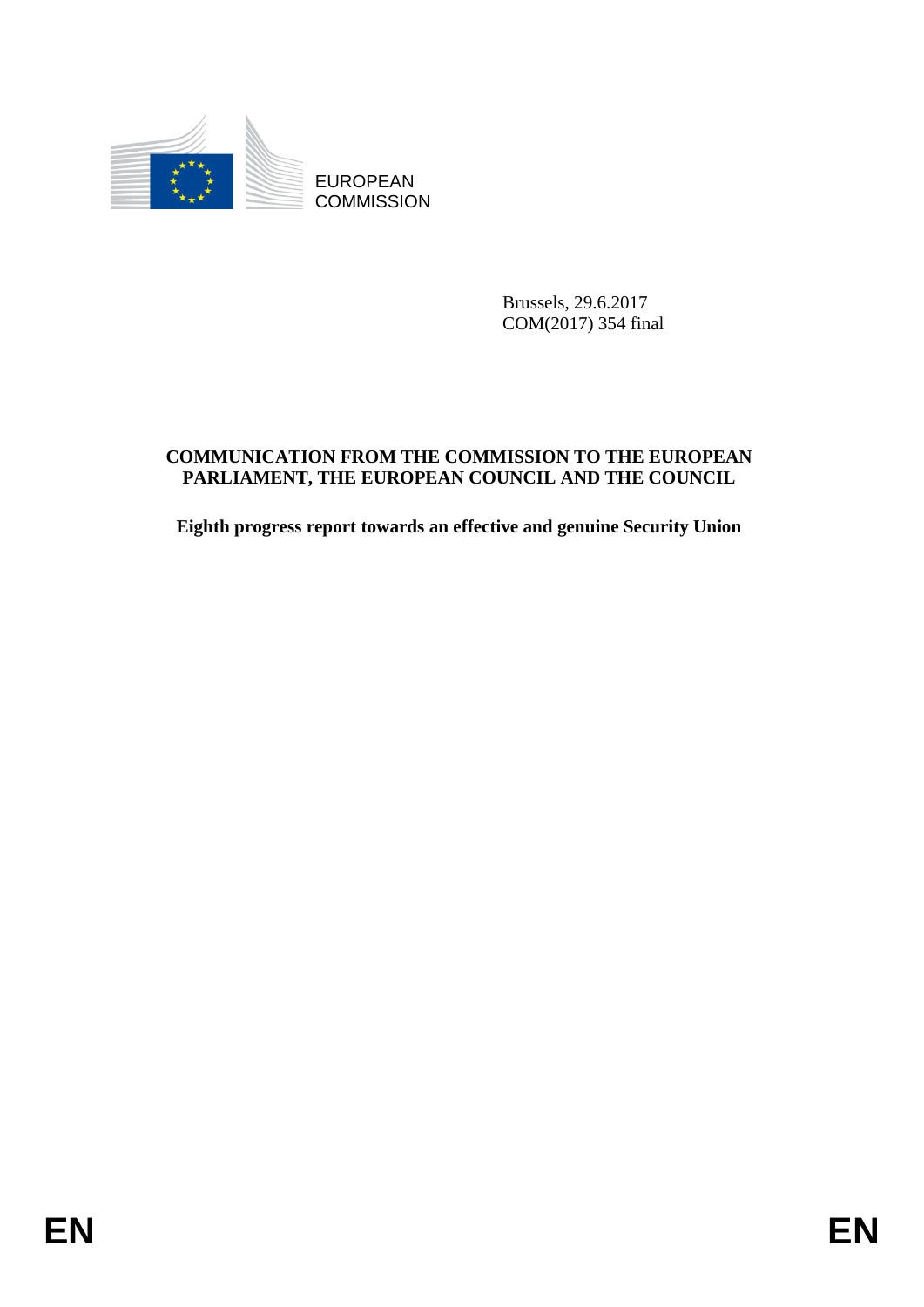## **I. INTRODUCTION**

This is the eighth monthly report on the progress made towards building an effective and genuine Security Union and covers developments under two main pillars: tackling terrorism and organised crime and the means that support them; and strengthening our defences and building resilience against those threats.

In recent weeks, Europe has once again been hit by a series of terrorist attacks. On 22 May 2017, Manchester was the victim of a heinous terrorist attack when a bomb was activated outside a concert hall, killing 22 persons many of them teenagers. Twelve days later, on 3 June 2017, London was once again attacked when terrorists ploughed indiscriminately into pedestrians crossing London Bridge before carrying on their murderous assault on foot with knives in nearby Borough Market. On 18 June a similar van attack outside a mosque killed and injured innocent worshipers. Most recently on 19 June 2017, a terrorist tried to attack police officers on the Avenue des Champs-Élysées in Paris but was shot dead. On 20 June 2017, Belgian security forces shot dead an attempted suicide bomber at Brussels Gare Central whose bomb had failed to detonate. The volume and tempo of these attacks once again highlight the vital importance of fighting violent extremism and the challenge facing Member States both in thwarting attacks and in preventing and countering the radicalisation that fuels them.

This report sets out the measures taken at EU level to **prevent and counter radicalisation**, taking stock of the progress made in response to the challenges of radicalisation one year after the adoption of the June 2016 Commission Communication supporting the prevention of radicalisation leading to violent extremism<sup>1</sup>. The report also provides an update on progress made in the implementation of other priority files on security, with the next steps taken to enhance the **exchange of information** through the interoperability of information systems and to implement the Action Plan on terrorist financing<sup>2</sup> to **detect and prevent terrorist funding**.

The European Council conclusions<sup>3</sup> of 22-23 June 2017 reiterated and reinforced the Union's resolve to cooperate to fight the spread of radicalisation online, to coordinate the work on preventing and countering violent extremism and addressing the ideology, to thwart the financing of terrorism, to facilitate swift and targeted exchanges of information between law enforcement authorities, including with trusted partners, and to improve the interoperability between databases. The recent Taormina G7 Summit statement<sup>4</sup> on the fight against terrorism and violent extremism sent a strong signal of the international resolve to tackle the growing menace of terrorism and underlined the need for further concerted action at global level.

Finally, this report also addresses the **increased cyber threat** and sets out short-term actions to counter it, drawing on the lessons learned from the reaction to the *WannaCry* attack.

# **II. EU ACTION SUPPORTING THE PREVENTION OF RADICALISATION**

Although violent radicalisation is not a new phenomenon, recent terrorist attacks in the EU have shown both the alarming speed and scale at which some EU citizens have become

 $\overline{1}$ <sup>1</sup> COM(2016) 379 final (14.6.2016).

<sup>2</sup> COM(2016) 50 final (2.2.2016).

<sup>3</sup> [http://www.consilium.europa.eu/en/meetings/european-council/2017/06/22-23-euco-conclusions\\_pdf/.](http://www.consilium.europa.eu/en/meetings/european-council/2017/06/22-23-euco-conclusions_pdf/)

<sup>4</sup> [http://www.consilium.europa.eu/en/press/press-releases/2017/05/26-statement-fight-against-terrorism/.](http://www.consilium.europa.eu/en/press/press-releases/2017/05/26-statement-fight-against-terrorism/)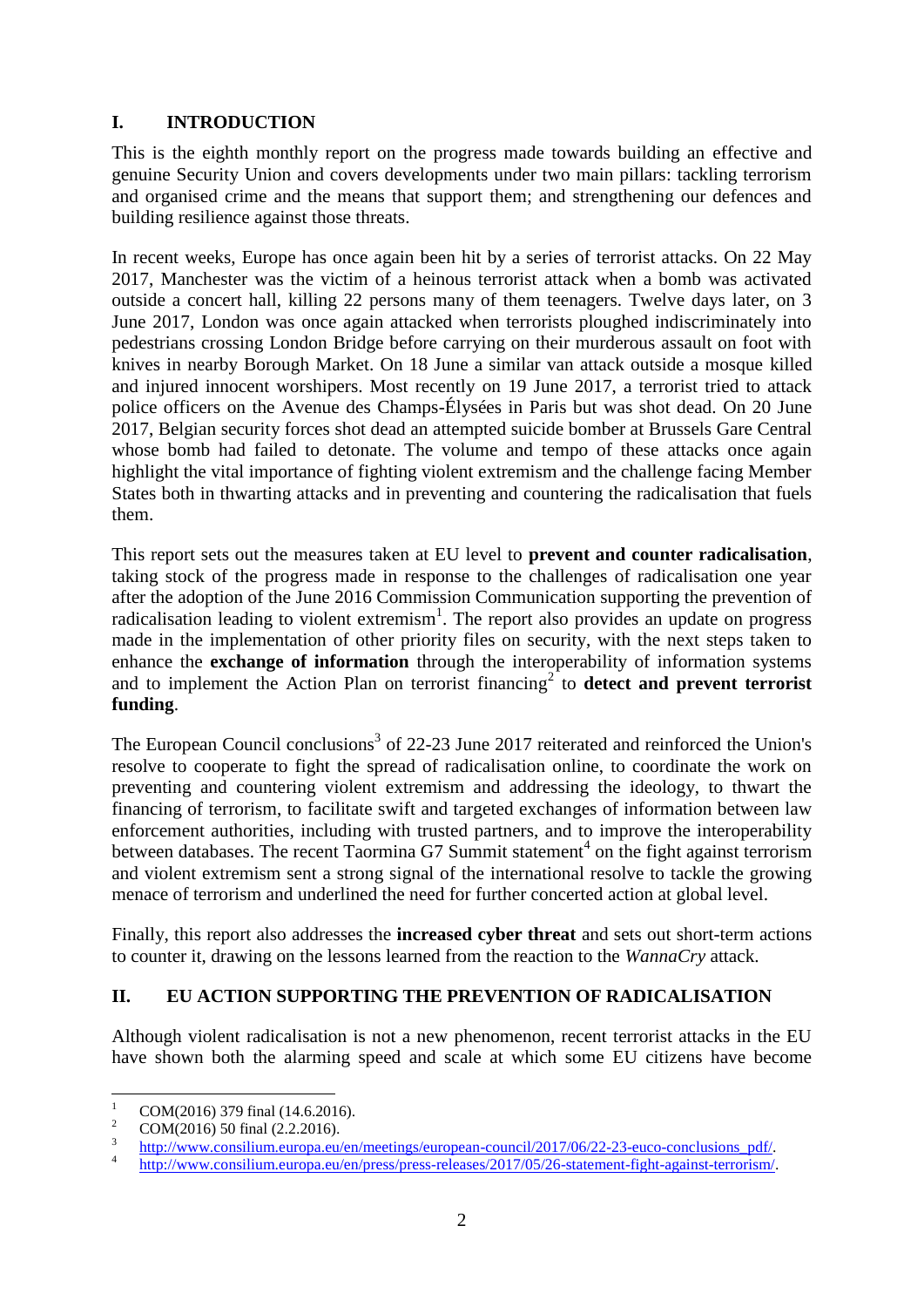radicalised. Terrorist recruiters deploy a range of different techniques to target the vulnerable. The use of digital communication tools presents new and particular challenges for Member States authorities. Countering radicalisation through a multi-faceted EU-level response, both on-line and off-line, therefore plays a key role in supporting Member States in countering terrorism.

To counter **radicalisation online**, the Commission has been working over the last two years with key internet platforms including under the EU Internet Forum to ensure the voluntary removal of online terrorist content. In these activities real progress has been made in removing terrorist content online<sup>5</sup> and countering illegal hate speech online<sup>6</sup>, but there is still much more to do. The European Council conclusions of 22-23 June 2017 set out that "*building on the work of the EU Internet Forum, the European Council expects industry to establish an Industry Forum and to develop new technology and tools to improve the automatic detection and removal of content that incites to terrorist acts. This should be complemented by the relevant legislative measures at EU level, if necessary*". The Commission hosted a Senior Officials Meeting of the EU Internet Forum on 27 June 2017 to agree further action with key internet service providers to combat terrorist content online. The **aim is that internet platforms do more**, notably to step up the automated detection of terrorist content, to share related technology and tools with smaller companies, and to make full use of the 'database of hashes' including by providing Europol with access to key information and establish a reporting system on removed terrorist content. In addition, to complement the work done by Europol's Internet Referral Unit, the Commission calls on all Member States to establish **national Internet Referral Units** and develop a network between them for joint engagement with internet platforms and Europol's Internet Referral Unit.

As witnessed by recent attacks, the unprecedented scale of radicalisation also requires further action to support prevention and anti-radicalisation at national and local level. The Commission will swiftly establish<sup>7</sup> a High-Level Expert Group on Radicalisation to facilitate the further development of EU policies in this area. The Group will be tasked with giving impetus to further work in high priority areas such as prison radicalisation, online terrorist propaganda, and returning Foreign Terrorist Fighters. The work of the Group will aim to bolster the **Radicalisation Awareness Network (RAN)** which has been at the forefront of the Commission's work to support Member States in this area, working with local practitioners at community level.<sup>8</sup> Most recently, on 19 June 2017, the network presented a **"Responses to Returnees" manual** to support Member States in addressing the challenges posed by returning Foreign Terrorist Fighters. This manual provides an overview of

 $\overline{5}$ <sup>5</sup> Through Europol's **Internet Referral Unit** (IRU), 30.000 pieces of terrorist material have been referred to the internet platforms, with an average removal rate of 80-90%. Moreover, the internet industry-led initiative to create a **'database of hashes'** ensures that once terrorist material is taken down on one platform, it is not uploaded on another platform.

<sup>6</sup> The Commission agreed in May 2016 on a **Code of Conduct countering illegal hate speech online** signed by Facebook, YouTube, Twitter and Microsoft, committing to review and remove content upon notifications of illegal hate speech quickly and efficiently. One year after its adoption, the Code has delivered significant progress. The companies have removed content in twice as many cases of illegal hate speech, and at a faster rate, as compared to before the agreement on the Code.

The Commission will establish this Group in July 2017.

<sup>8</sup> The Radicalisation Awareness Network has offered training and advice to Member States, and developed a large number of best practices, guidelines, handbooks and recommendations. Themes and issues covered include polarisation, prison radicalisation and exit programmes, family support measures, youth work and education, community policing, communication and narratives, engagement and empowerment of young people.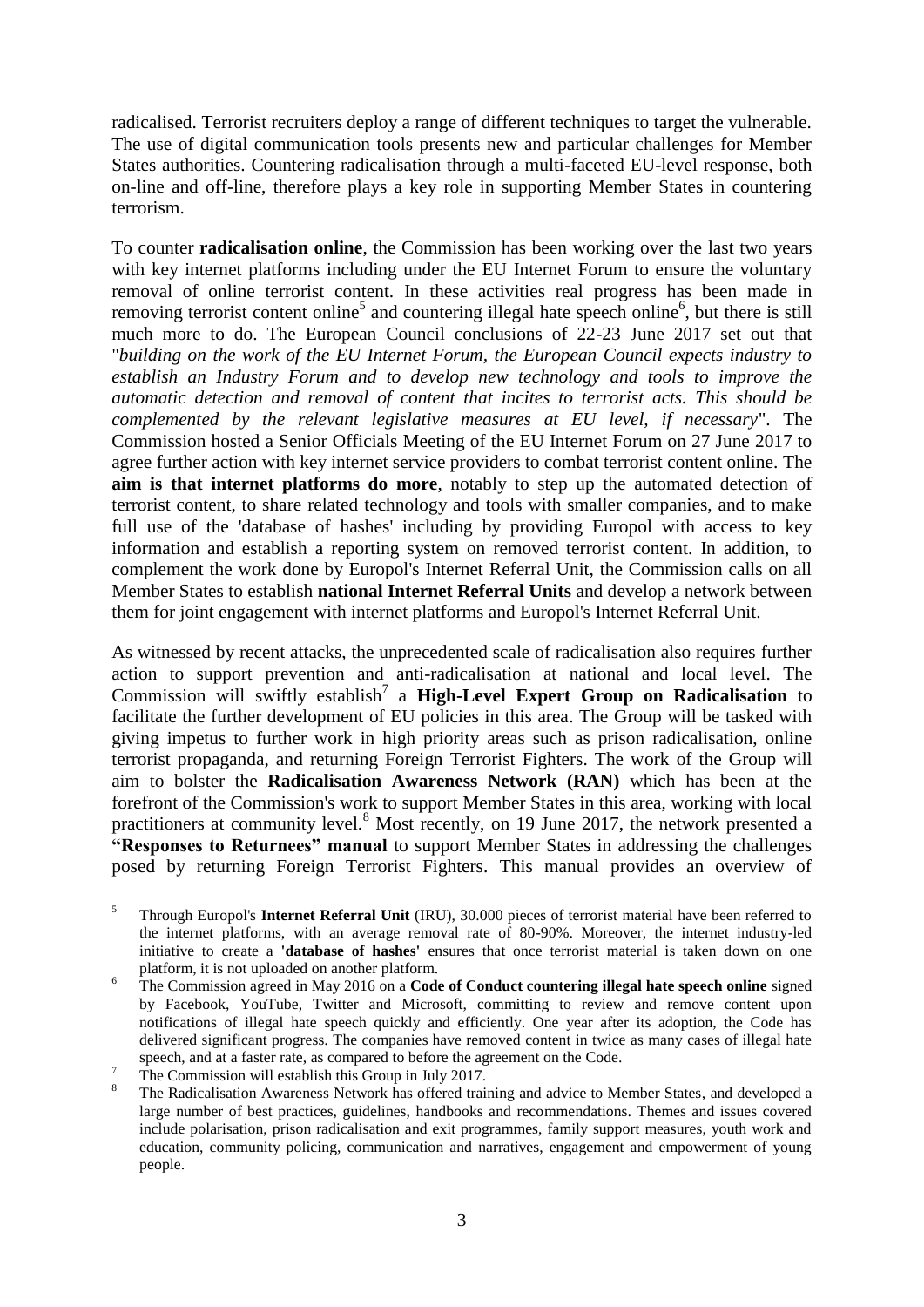approaches from practitioners to address different scenarios of persons returning from conflict zones. In the coming months, the network will organise a series of workshops for national authorities to elaborate further on these practices and encourage action in the Member States.

The complex challenges around radicalisation require a multi-faceted response including long-term measures, as set out in the June 2016 Communication on preventing radicalisation leading to violent extremism.<sup>9</sup> Over the last year, the Commission has implemented most of the **key actions identified in other areas related to prevention and anti-radicalisation**. 10 To support Member States in addressing radicalisation in prison, a dedicated Prison and Probation Group under the Radicalisation Awareness Network was set up to provide guidance to front-line practitioners such as prison and probation staff, psychologists and religious representatives. Education plays a key role in preventing radicalisation, and the Commission has taken a series of steps to implement the Paris Declaration on promoting citizenship and the common values of freedom, tolerance and non-discrimination through education. The Erasmus+ programme is central in that respect.<sup>11</sup> Given the links between marginalisation, vulnerability and radicalisation, the European Pillar of Social Rights<sup>12</sup>, adopted on 26 April 2017, is an important element in addressing some of the root causes of radicalisation and violent extremism.<sup>13</sup> To strengthen the cohesion of European societies, the Commission is also implementing the Action Plan on the integration of third country nationals<sup>14</sup> with a wide set of measures to support Member States and other actors in their integration efforts.

On the **external side**, the EU is working in international fora – notably the Organization for Security and Co-operation in Europe  $(XE)$  and institutions<sup>15</sup> flowing from the Global Counter Terrorism Forum – to support prevention and anti-radicalisation in partner countries in the Western Balkans, the Middle East and North Africa region, including training of relevant professionals and financial support for grass-roots initiatives engaging in prevention efforts. A new Erasmus+ Virtual Youth Exchange initiative will be launched in 2018 to

<u>.</u>

<sup>9</sup> See table in Annex 1 listing the action taken to implement the June 2016 Communication.

<sup>&</sup>lt;sup>10</sup> The June 2016 Communication focuses on **seven specific areas**: (1) supporting research, evidence building, monitoring and networking; (2) countering terrorist propaganda and hate speech online; (3) addressing radicalisation in prisons; (4) promoting inclusive education and EU common values; (5) promoting an inclusive, open and resilient society and reaching out to young people; (6) the security dimension of addressing radicalisation; and (7) the international dimension.

<sup>&</sup>lt;sup>11</sup> Under the **Erasmus+ programme**, in 2016 more than EUR 200 million were devoted to developing new policy approaches and practices through 1200 transnational partnership projects, involving local actors and with a focus on inclusive education, youth work, citizenship and intercultural education. A new toolkit, developed in cooperation with Member States' experts, provides youth workers with guidance and advice when working with young people at risk of violent radicalisation. The Commission also launched a **Role models network** implemented through Erasmus+. This initiative will allow local actors to benefit from small amounts of EU funding to set up pools of role models to embark in activities to promote social inclusion among pupils and young people.

<sup>&</sup>lt;sup>12</sup> [https://ec.europa.eu/commission/priorities/deeper-and-fairer-economic-and-monetary-union/european](https://ec.europa.eu/commission/priorities/deeper-and-fairer-economic-and-monetary-union/european-pillar-social-rights/european-pillar-social-rights-20-principles_en)[pillar-social-rights/european-pillar-social-rights-20-principles\\_en.](https://ec.europa.eu/commission/priorities/deeper-and-fairer-economic-and-monetary-union/european-pillar-social-rights/european-pillar-social-rights-20-principles_en)

<sup>&</sup>lt;sup>13</sup> In May 2017, the Commission launched an online public consultation with a view to prepare a proposal for a Council Recommendation on promoting social inclusion and shared values before the end of 2017. The aim is to establish a policy framework to support Member States in promoting inclusive education that fosters ownership of shared values, contributing to preventing radicalisation leading to violent extremism.

<sup>&</sup>lt;sup>14</sup> COM(2016) 377 final (7.6.2016).

<sup>15</sup> The Global Community Engagement and Resilience Fund (GCERF), the Hedayah Centre of Excellence on Countering Violent Extremism and the International Institute for Justice and the Rule of Law.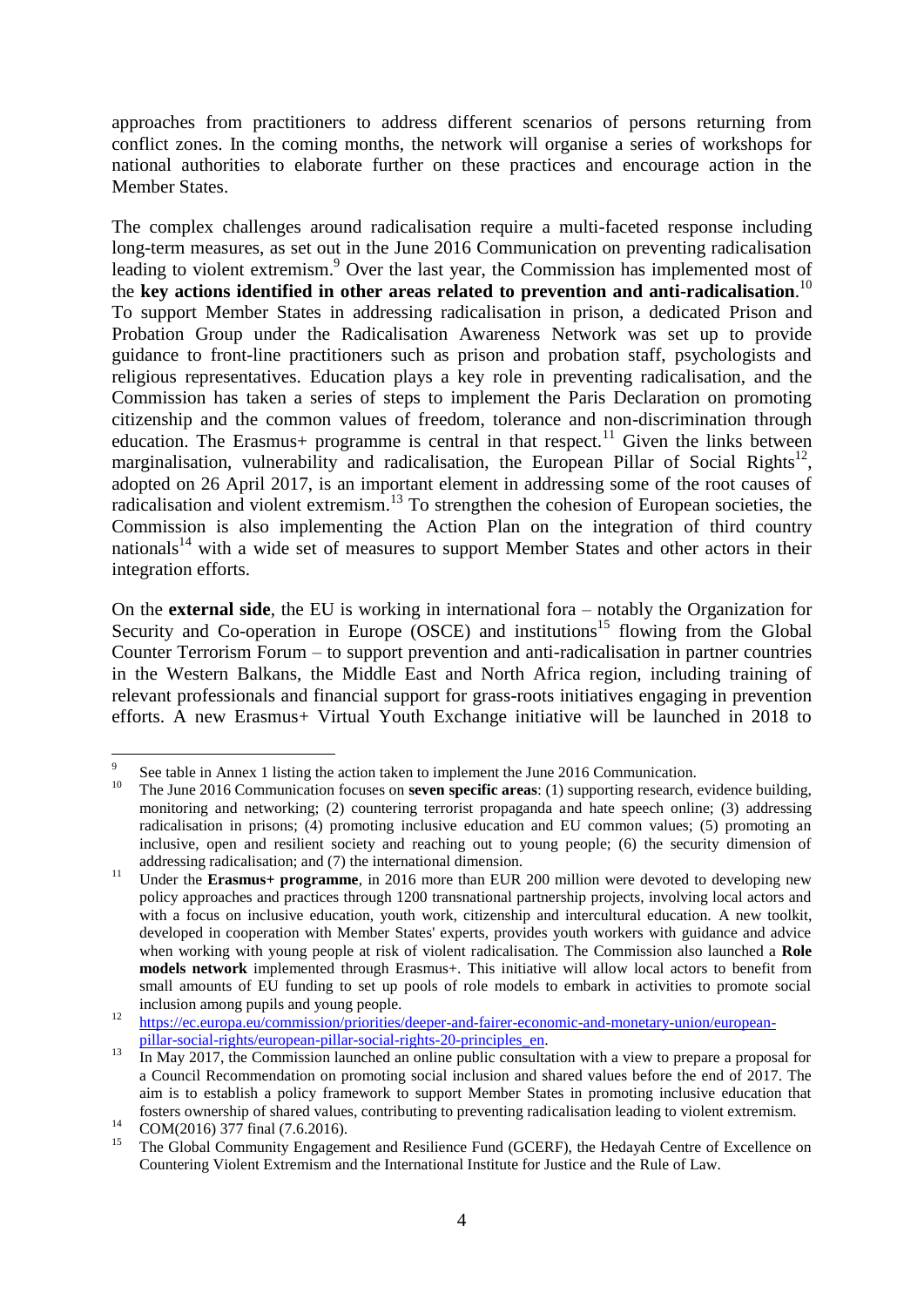increase intercultural awareness and understanding between young people inside and outside the EU. The Radicalisation Awareness Network also deployed experts to support preventive action in Turkey, the Western Balkans and Tunisia.

## **III. EU ACTION ADDRESSING CYBER THREATS AND CYBERCRIME**

The May 2017 *WannaCry* ransomware attack was a wake-up call highlighting gaps in the current cybersecurity framework, notably in terms of preparedness and cooperation. As announced already before the attack, in the Digital Single Market mid-term review, **the Commission is accelerating its work on cybersecurity**, including through its review of the 2013 Cybersecurity Strategy. The Commission and the European External Action Service are assessing progress made in implementing the current Strategy. The aim is to identify gaps that will be addressed in the review of the Strategy in September 2017.

In parallel to that and responding to the lessons learned from the reaction to the *WannaCry* attack, a number of **short-term actions** should now be taken to strengthen our response to the increased cyber threat. This includes the need to move forward quickly to strengthen our resilience, especially on issues relating to operational cooperation.

The *WannaCry* attack was the first incident prompting cooperation in the **network of national Computer Security Incident Response Teams** (CSIRT network) established under the **Network Information Security (NIS) Directive**. The incident demonstrated that the system was not yet fully operational. It also showed a clear need to accelerate the on-going work to improve existing IT tools, and deploying additional capabilities to enable further cooperation among national CSIRTs. To strengthen these teams, the Commission will provide funding of EUR 10.8 million to 14 Member States under the Connecting Europe Facility, with two-year projects starting by September 2017. Another call for proposals is currently open and all remaining Member States are invited to submit their funding applications.

Europol's **European Cybercrime Centre** (EC3) led the law enforcement response to this attack. To strengthen the centre and the services it provides, it is necessary to equip it with further IT expertise. For that, Europol's Management Board should improve by September 2017 the possibilities for the recruitment of IT specialists under Europol's internal rules. This work at Europol will be further supported with additional staff in 2018.

The **EU Computer Emergency Response Team** (CERT-EU) supports EU Institutions to protect themselves against intentional and malicious attacks that would hamper the integrity of their IT assets and harm the interests of the EU. The Commission will now accelerate the formal process of putting CERT-EU on a stronger footing, by concluding arrangements between the relevant institutions and bodies in order to strengthen the collective response to threats. This includes the European Parliament, the Council, the Court of Justice of the European Union, the European Central Bank, the Court of Auditors, the European External Action Service, the Economic and Social Committee, the Committee of the Regions, and the European Investment Bank. The Commission will shortly sign an inter-institutional administrative agreement with the other institutions and bodies.

These short-term actions are part of the wider **review of the 2013 Cybersecurity Strategy** that will follow in September 2017, accompanied by the necessary action to reinforce the Union's cyber resilience and security. The European Council conclusions of 22-23 June 2017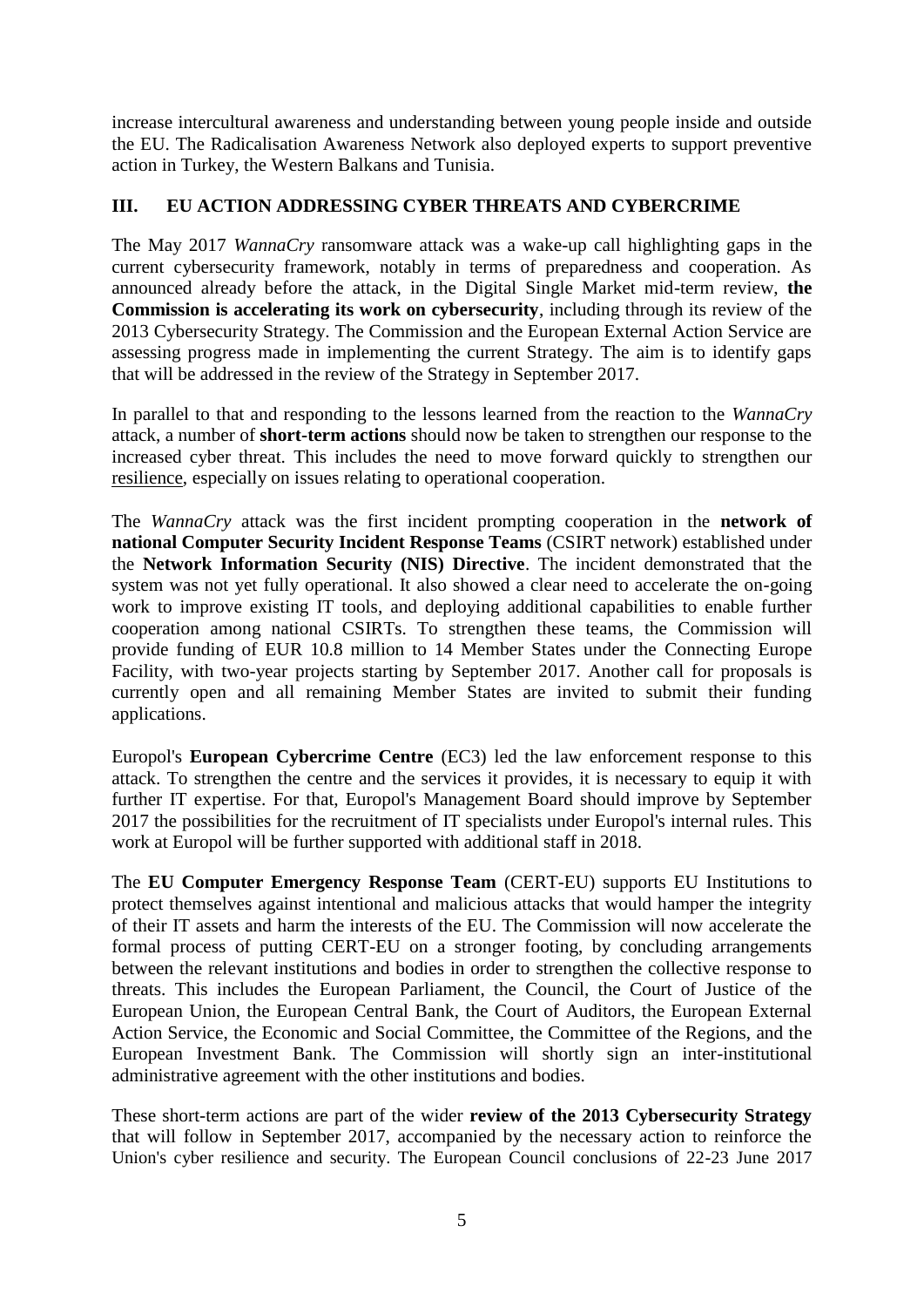welcome the Commission's intention to review the Cybersecurity Strategy in September and to propose further targeted actions before the end of the year.

Successful deterrence also requires effective traceability, detection, investigation and prosecution. Access to **electronic evidence** is a key issue in this respect. Criminal justice frameworks currently still reflect traditional concepts of territoriality and are challenged by the cross-jurisdictional nature of electronic services and data flows. The European Council conclusions of 22-23 June 2017 underline that effective access to electronic evidence is essential to combating serious crime and terrorism and that, subject to appropriate safeguards, the availability of data should be secured. At the Justice and Home Affairs Council on 8 June 2017, Ministers expressed broad support for practical measures proposed by the Commission to improve the situation within the current legislative framework. Ministers also invited the Commission to present a legislative proposal as soon as possible, bearing in mind the technical and legal challenges. On that basis, the Commission will continue to implement practical measures and while working on an impact assessment to inform possible future legislative action to be presented as soon as possible.

**Encryption** is an equally important issue in this context. Encryption is vital for the protection of cybersecurity and personal data. Its abuse by criminals, however, creates significant challenges in the fight against serious forms of crime, including cybercrime and terrorism. The European Council conclusions of 22-23 June 2017 call for addressing the challenges posed by systems that allow terrorists to communicate in ways that competent authorities cannot access, including end-to-end encryption, while safeguarding the benefits these systems bring for the protection of privacy, data and communication. As requested by the Justice and Home Affairs Council in December 2016, the Commission is working closely with EU agencies and industry to identify how to support law enforcement authorities in overcoming the most significant challenges, taking into account the implications for cybersecurity and fundamental rights. Together with Europol, Eurojust, the EU Network and Information Security Agency (ENISA) and the EU Fundamental Rights Agency, the Commission discussed all aspects of this important matter with relevant experts in a series of workshops. The Commission will report its findings to the European Parliament and the Council by October 2017.

On the **external side**, the Council agreed on 19 June 2017 to develop a framework for a joint EU diplomatic response to malicious cyber activities, the **cyber diplomacy toolbox**. <sup>16</sup> The framework for a joint EU diplomatic response will make full use of measures within the Common Foreign and Security Policy, including, where necessary, restrictive measures. Any joint EU response to malicious cyber activities should be proportionate to the scope, scale, duration, intensity, complexity, sophistication and impact of the cyber activity. The framework seeks to encourage cooperation, facilitate mitigation of immediate and long-term threats, and influence the behaviour of potential aggressors in the long term. Together with Member States, the Commission and the European External Action Service will put in place implementing guidelines in the months to come, including preparatory practices, communication procedures and exercises.

<sup>16</sup> <http://data.consilium.europa.eu/doc/document/ST-9916-2017-INIT/en/pdf>.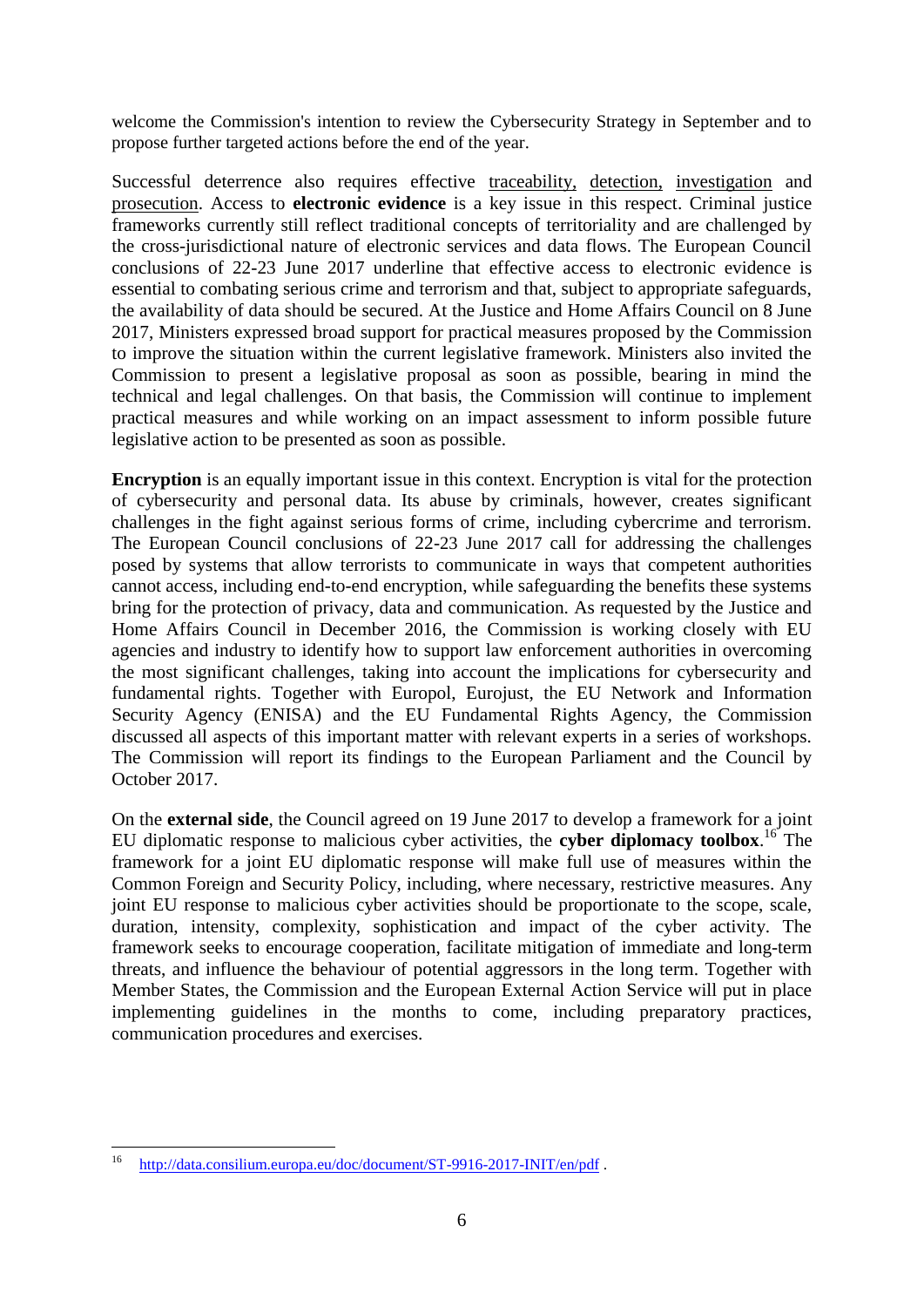### **IV. IMPLEMENTATION OF OTHER PRIORITY FILES ON SECURITY**

### *1. Next steps towards the interoperability of information systems*

As set out in the seventh progress report, $17$  the Commission is taking further action to implement the new approach to the management of data for borders and security. On 28 June 2017, the Commission presented a **legislative proposal<sup>18</sup> to strengthen the mandate of eu-**LISA.<sup>19</sup> The agency will play a crucial role in the technical work towards the interoperability of information systems, including with ongoing technical analysis on the identified solutions to achieve this. Subject to the adoption of the relevant legislative proposals by the colegislators, the proposed changes to its mandate will give eu-LISA responsibility for the development of interoperability solutions, thus ensuring the technical implementation of this new approach. The European Council conclusions of 22-23 June 2017 indicate the importance of the interoperability of information systems for internal security and the fight against terrorism.

The Commission also presented on 28 June 2017 a supplementary proposal to its January 2016 proposal<sup>20</sup> to facilitate the **exchange of criminal records of third-country nationals** in the EU through the European Criminal Records Information System (ECRIS).<sup>21</sup> This supplementary proposal responds to the discussions with the co-legislators on last year's proposal and is part of the Commission's approach on the interoperability of information systems. The improvement of the ECRIS with regard to information exchange on thirdcountry nationals is a legislative priority identified in the Joint Declaration<sup>22</sup> of the Presidents of the European Parliament, the Council and the Commission.

There is also **progress on other priority files on information systems**. Discussions continued between the co-legislators on the proposed EU Entry/Exit System<sup>23</sup>, with trilogue meetings held on 31 May, and 13, 19 and 26 June 2017. The Council agreed on a general approach on the proposed European Travel Information and Authorisation System  $(ETIAS)^{24}$ at the Justice and Home Affairs Council on 8/9 June 2017. The vote in the European Parliament's Committee on Civil Liberties, Justice and Home Affairs (LIBE) on the tabled amendments to the proposal is scheduled for September 2017, and trilogue negotiations are expected to start in October 2017. It is essential that the European Parliament and the Council move forward on these priority proposals, as again underlined in the European Council conclusions of 22-23 June 2017.

On 29 May 2017, the Commission, together with the European Data Protection Supervisor, the EU Fundamental Rights Agency and the EU Counter-Terrorism Coordinator, presented to the LIBE Committee the findings of the High-level Expert Group on Information Systems and Interoperability<sup>25</sup> and the Commission's new approach to the management of data for

- $\frac{23}{24}$  COM(2016) 194 final (6.4.2016).
- $^{24}$  COM(2016) 731 final (16.11.2016).

 $17$ <sup>17</sup> COM(2017) 261 final (16.5.2017).

<sup>&</sup>lt;sup>18</sup> COM(2017) 352 final (29.6.2017).

European Agency for the operational management of large-scale IT systems in the area of freedom, security and justice.

 $\frac{20}{21}$  COM(2016) 7 final (19.1.2016).

<sup>&</sup>lt;sup>21</sup> COM(2017) 344 final (29.6.2017).

<sup>22</sup> [https://ec.europa.eu/commission/sites/beta-political/files/joint-declaration-legislative-priorities-2017](https://ec.europa.eu/commission/sites/beta-political/files/joint-declaration-legislative-priorities-2017-jan2017_en.pdf) jan2017\_en.pdf.

<sup>25</sup> [http://ec.europa.eu/transparency/regexpert/index.cfm?do=groupDetail.groupDetailDoc&id=32600&no=1.](http://ec.europa.eu/transparency/regexpert/index.cfm?do=groupDetail.groupDetailDoc&id=32600&no=1)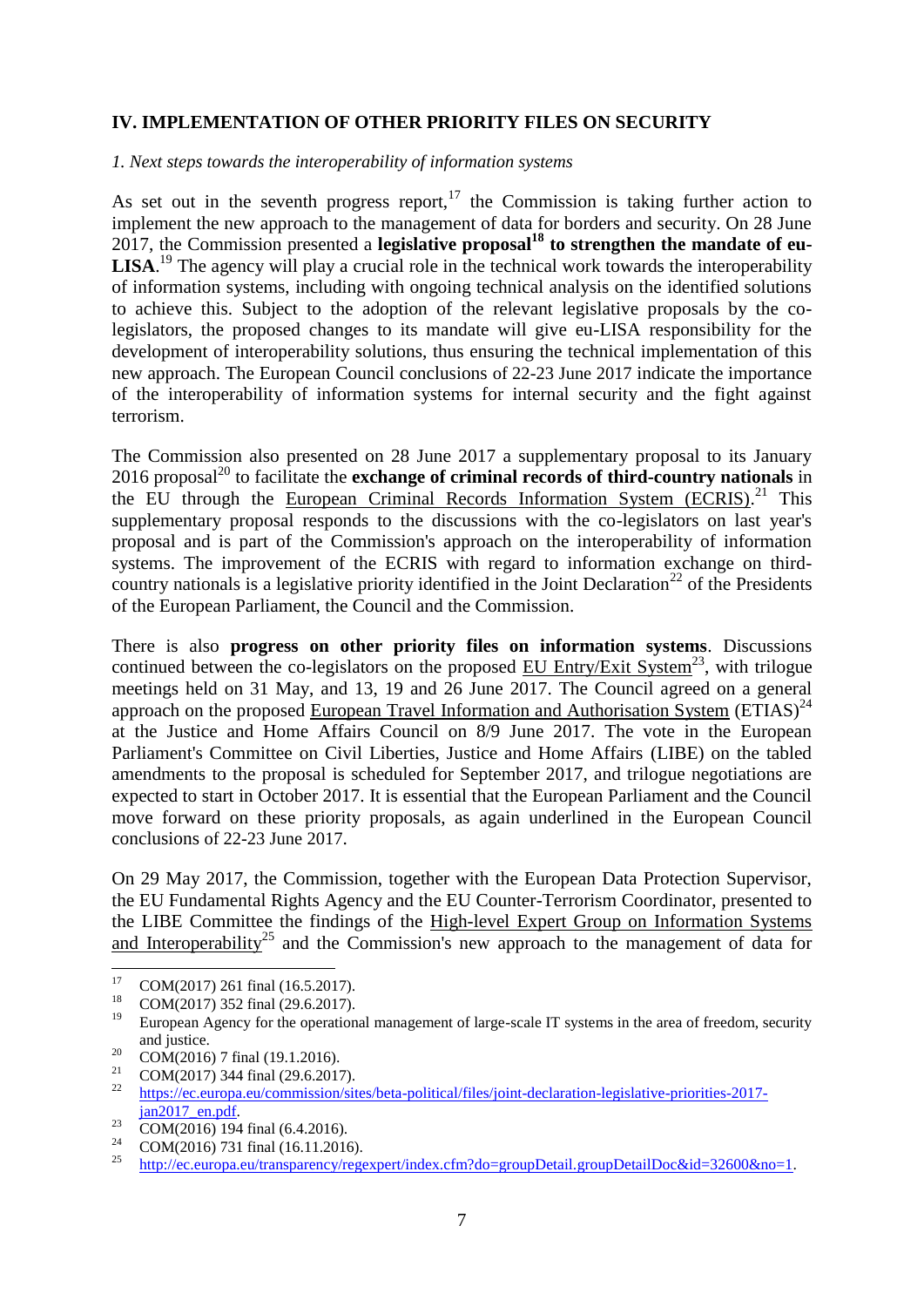borders and security. On 8 June 2017, the Council adopted conclusions<sup>26</sup> on information exchange and interoperability, welcoming the Commission's views and the proposed way forward to achieve the interoperability of information systems by 2020 on the basis of the recommendations of the High-level Expert Group. Building on these discussions, the Commission will further work with the European Parliament and the Council to achieve the interoperability of information systems by 2020.

### *2. EU Action to cut off sources and channels of terrorist financing*

Work is on-going to implement the February 2016 **Action Plan on terrorist financing** along two main strands of action: to detect and prevent terrorist funding, and to disrupt the sources of revenues. In December 2016, the Commission presented three legislative proposals to complete and reinforce the EU legal framework in the areas of money laundering<sup>27</sup>, illicit cash flows<sup>28</sup> and freezing and confiscation of assets.<sup>29</sup> The Commission calls on the colegislators swiftly to advance the work on these important proposals.

In addition, the co-legislators made considerable progress in the negotiations on the amendments to the 4<sup>th</sup> Anti-money Laundering Directive, based on a legislative proposal of July 2016.<sup>30</sup> The Commission remains fully committed to a swift finalisation of the on-going trilogues. Taken together, these measures **complete the commitments the Commission had**  undertaken to do in the Action Plan.<sup>31</sup> They will also ensure the EU meets its international obligations in this area as agreed in the context of the Financial Action Task Force (FATF) and Council of Europe Convention on Laundering, Search, Seizure and Confiscation of the Proceeds from Crime and on the Financing of Terrorism (Warsaw Convention).

As set out in the Action Plan, the Commission also intends to adopt a proposal to address illicit trade in cultural goods to extend the scope of the current legislation to additional thirdcountries. The Commission also envisages a proposal to give law enforcement and other public authorities access to bank account registers. Moreover, the Commission recently adopted a report on the assessment of supranational risk of money laundering and terrorist financing<sup>32</sup>, as well as a staff working document on improving cooperation between Financial Intelligence Units.<sup>33</sup> Later this year the Commission will report on its ongoing assessment of the need for possible additional measures to track terrorist financing in the EU. The Commission is also reviewing legislation on combatting fraud and counterfeiting of non-cash means of payments to take account of newer forms of crime and counterfeiting in financial instruments, with the aim to decrease its occurrence and deter potential criminal activities such as terrorist financing.

 $26\,$ <sup>26</sup> Council conclusions on the way forward to improve information exchange and ensure the interoperability of EU information systems: [http://data.consilium.europa.eu/doc/document/ST-9448-2017-INIT/en/pdf.](http://data.consilium.europa.eu/doc/document/ST-9448-2017-INIT/en/pdf)

<sup>&</sup>lt;sup>27</sup> Proposal for a **Directive to harmonise the definition and criminal sanctions of money laundering,** COM(2016) 826 final (21.12.2016).

<sup>&</sup>lt;sup>28</sup> Proposal for a **Regulation to uncover illicit cash payments**, COM(2016) 825 final (21.12.2016).

<sup>29</sup> Proposal for a **Regulation on the mutual recognition of criminal asset freezing and confiscation orders**, COM(2016) 819 final (21.12.2016).

 $^{30}$  COM(2016) 450 final (5.7.2016).

<sup>&</sup>lt;sup>31</sup> See table in Annex 2 listing the action taken to implement the February 2016 Action Plan.<br><sup>32</sup> COM (2017) 240 5 - 1 (26.6.2017)

 $^{32}$  COM(2017) 340 final (26.6.2017).

<sup>33</sup> SWD(2017) 275 (26.6.2017).